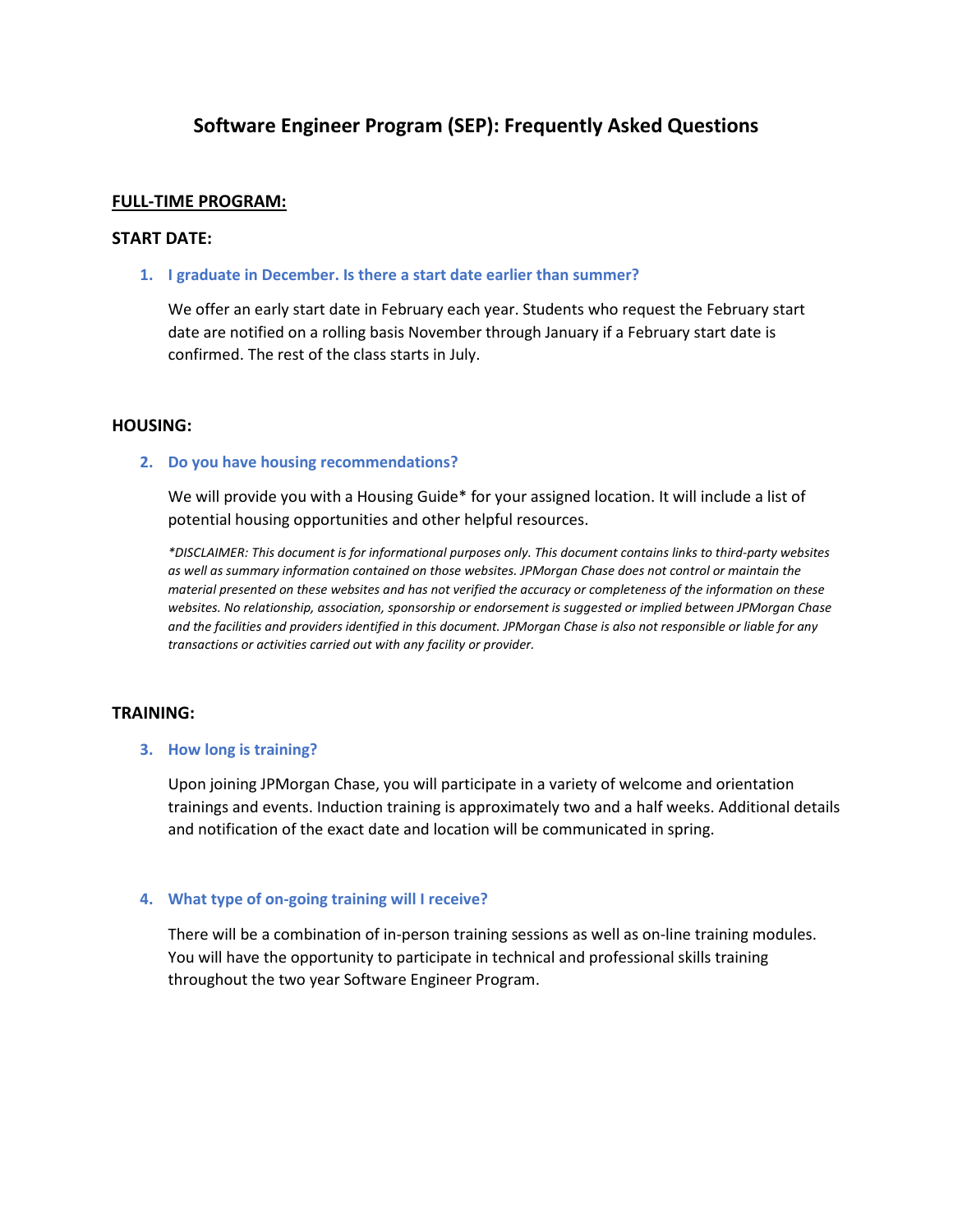### **PLACEMENT:**

# **5. How does placement work? Will I receive a list of groups? How do I know which groups are available?**

### **Pre-placement**

Once a student accepts an offer to the Software Engineer Program, he/she will receive a SEP Placement survey from the Software Engineer Program (SEP) mailbox. Your responses will be used to guide the process of matching you to a role.

Managers submit role descriptions to highlight the programming languages, technical features and key characteristics of each role. SEP Program Management will review role details along with your survey responses to identify one or more roles which might be a potential match.

### **Placement Conversations**

You will be contacted in the November – January time period (early starts) or February – April time period (summer starts) to have a conversation with one or more potential managers. The goal of these placement conversations is to provide you with the opportunity to find out more about a specific role/team and for a manager to learn more about your skills and interests. NOTE: This is not a job interview but you should be prepared to discuss your background.

SEP Program Management will follow up with you and the manager to get feedback on the conversation. Our goal is to match incoming SEP Engineers with the right manager and team so you get hands-on programming experience working within the Technology organization at JPMC. If either you or the manager do not agree that the role is a match, you will not be placed in that role and the SEP Program Management team will work to identify another potential role for you.

# **Placement Confirmation**

After SEP Program Management confirms that both you and a manager agree that a specific role is a match, you will be aligned to that role. We will let you know as soon as the decision is made either verbally or via email, but official placement communications will not go out until December (early starts) or May (summer starts).

### **Location Information**

When you accept an offer, it is with the understanding that the placement will be in the locations listed below.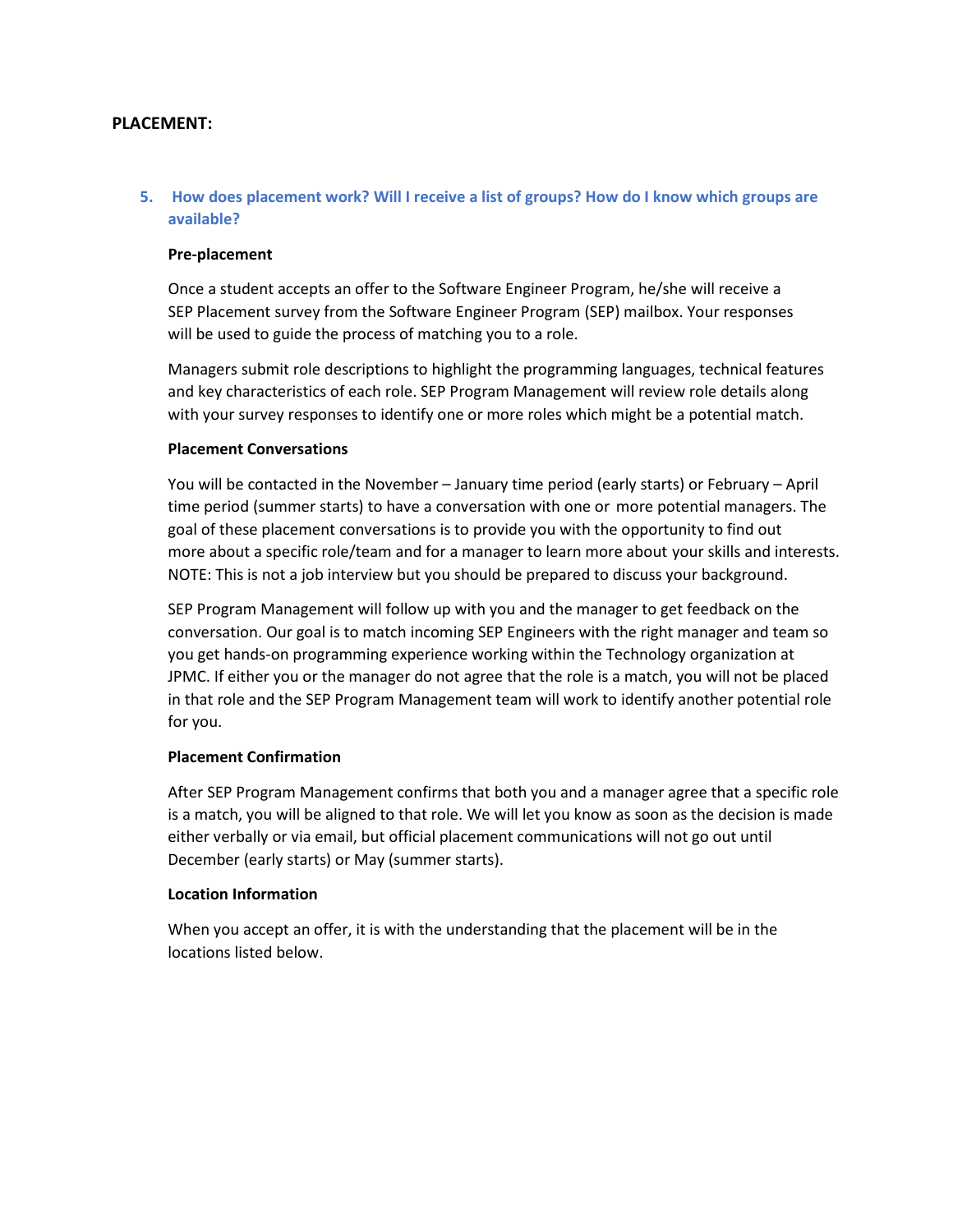| <b>Accepted Offer Letter Location</b> | <b>Placed Location</b>                           |
|---------------------------------------|--------------------------------------------------|
| Columbus, OH                          | Westerville or Columbus, OH                      |
| Houston, TX                           | Houston, TX                                      |
| Plano, TX                             | Lewisville or Plano, TX                          |
| Newark / Wilmington, DE               | Newark or Wilmington, DE                         |
| New York Metro                        | Brooklyn, NY or Manhattan, NY or Jersey City, NJ |
| San Francisco, CA                     | San Francisco, CA                                |
| Seattle, WA                           | Seattle, WA                                      |
| Tampa, FL                             | Tampa, FL                                        |

### **6. Are some groups better than others?**

No, all groups work towards supporting our on-going technology initiatives.

# **7. Do some groups work longer hours than others?**

Some groups will work longer hours depending on projects and deadlines.

# **8. Can I switch teams or locations during the two year program?**

JPMorgan Chase's firm-wide internal mobility policy applies to all Software Engineers in the Program. After one year in your role, you can consult with the Program Management Team who will provide guidance and support on an internal mobility search. If you wish to pursue internal mobility prior to completing one year in your role due to an extenuating circumstance, please reach out to your Program Manager for discussion.

# **PERFORMANCE MANAGEMENT:**

### **9. How does my performance review work?**

Software Engineers follow the JPMorgan Chase performance development process and timeline. Formal documented performance review discussions take place at year-end (December). Priorities and development plans are created at the beginning of each calendar year. You and your manager will set your objectives in February/March (early starts) August/September (summer starts). Your first formal review discussion will be in December.

### **10. When will I be promoted?**

You will be evaluated for career progression and promotion opportunities per JPMC guidelines.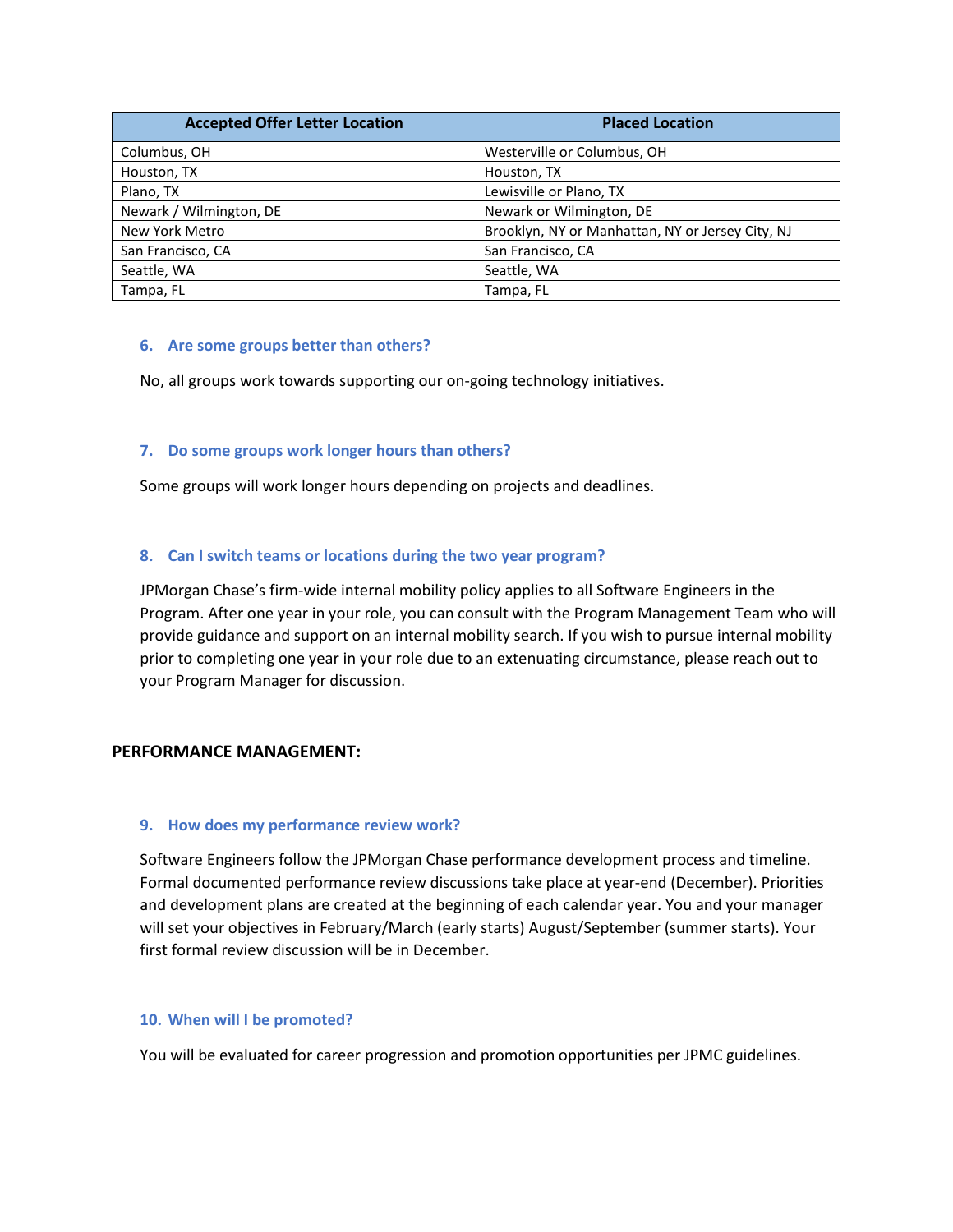### **TIME AND ATTENDANCE:**

#### **11. What hours will I work?**

You can expect to work regular business hours and occasionally extended hours depending on the projects and deadlines that you are working on.

### **12. Software Engineers are classified as exempt employees. What does this mean?**

"Exempt" is a legal term defined by the Fair Labor Standard Act meaning exempt from receiving overtime pay.

### **13. Show much vacation / sick time do I get?**

Full-time employees should consult their offer letter for their paid time off. In 2020, your paid time off will be pro-rated based on your start date.

### **BENEFITS:**

### **14. Does JPMorgan Chase offer tuition reimbursement?**

Yes, JPMorgan Chase has a tuition reimbursement policy for employees after they complete one year of service. You can learn more via the employee HR portal once your employment begins.

# **15. As a JPMorgan Chase employee, am I eligible for things like discounted gym membership and museum admission?**

JPMorgan chase provides employees with discounts for gym memberships, mobile phone plans, cultural experiences and many other things. After you start work, you can visit the HR portal for more details. Some benefits vary by locations.

### **16. Does JPMorgan Chase pay for my commute to work?**

JPMorgan Chase does not cover your commutation costs. However, there is a commuter benefits program that allows you the option to have pre-tax dollars taken out of your paycheck to go towards your commuting expenses. After you start work, you can visit the HR Portal for guidelines and to sign up.